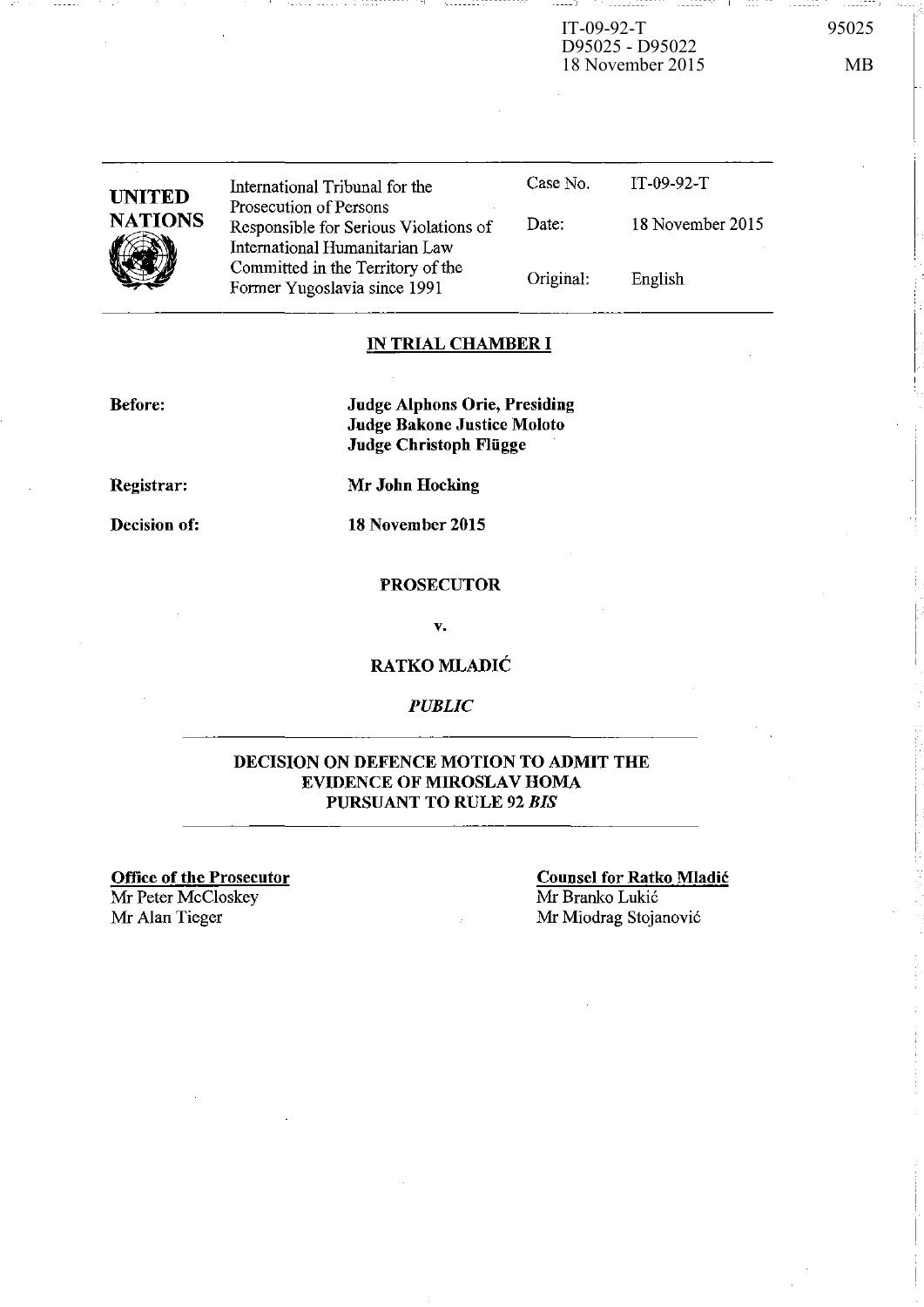# **I. PROCEDURAL HISTORY AND SUBMISSIONS OF THE PARTIES**

I. On 14 September 2015, the Defence filed a motion ("Motion") pursuant to Rule 92 *bis* of the Tribunal's Rules of Procedure and Evidence ("Rules") requesting the provisional admission into evidence of the redacted written statement of Miroslav Roma dated 23 June 2014, together with one associated exhibit, pending the attestation process under the Rule.<sup>1</sup> It submits that the proffered evidence is relevant and of probative value, in particular as it relates to Counts 1 to 8 of the Indictment.2 The Defence further submits that the statement is suitable for admission under Rule *92 bis* as it is largely descriptive and contains supporting evidence pertaining to the circumstances surrounding the acts charged in the Indictment, more specifically concerning the structure and authority of the military police battalion and military police services, and, moreover, does not address the acts and conduct of the Accused.<sup>3</sup>

2. On 28 September 2015, the Prosecution filed its response, not opposing the provisional admission of the witness's statement and the associated exhibit pending the attachment of a declaration from the witness in accordance with Rule 92 *bis.*<sup>4</sup>

# **II. APPLICABLE LAW**

3. The Chamber recalls and refers to the applicable law governing the admission of evidence pursuant to Rule 92 *bis* of the Rules, as set out in a previous decision.<sup>5</sup> With regard to the applicable law related to the admission of associated exhibits, the Chamber recalls and refers to one of its previous decisions dealing with this matter.<sup>6</sup>

## **III. DISCUSSION**

#### A. **Attestation** and **Declaration**

4. The witness's statement has no corresponding attestation or declaration as required by Rule 92 *bis* (B) of the Rules. Unattested witness statements have previously been conditionally

**Defense Motion Pursuant to Admit** *[sic]* **the Evidence of Miroslav Homa Pursuant to Rule** *92B1S,* **14 September**  2015, Annex A and paras 1,4.

 $\overline{2}$ **Motion, paras 3, 14.** 

 $\overline{\mathbf{3}}$ Motion, paras 21-22, 26-27.

<sup>4</sup>  Prosecution Response to Defence Motion to Admit the Evidence of Miroslav Homa Pursuant to Rule 92bis, 28 September 2015 ("Response"), para. 1.

**Decision on Prosecution Third Motion to Admit Evidence Pursuant to Rule** *92bis:* **Sarajevo Witnesses, 19 October**  2012 ("Decision on Third 92 *his* Motion"), paras 5-8.

<sup>6</sup> Decision on Prosecution Motion to Admit the Evidence of Witness RM-266 Pursuant to Rule 92 *quater*, 23 July 2012, para. 13.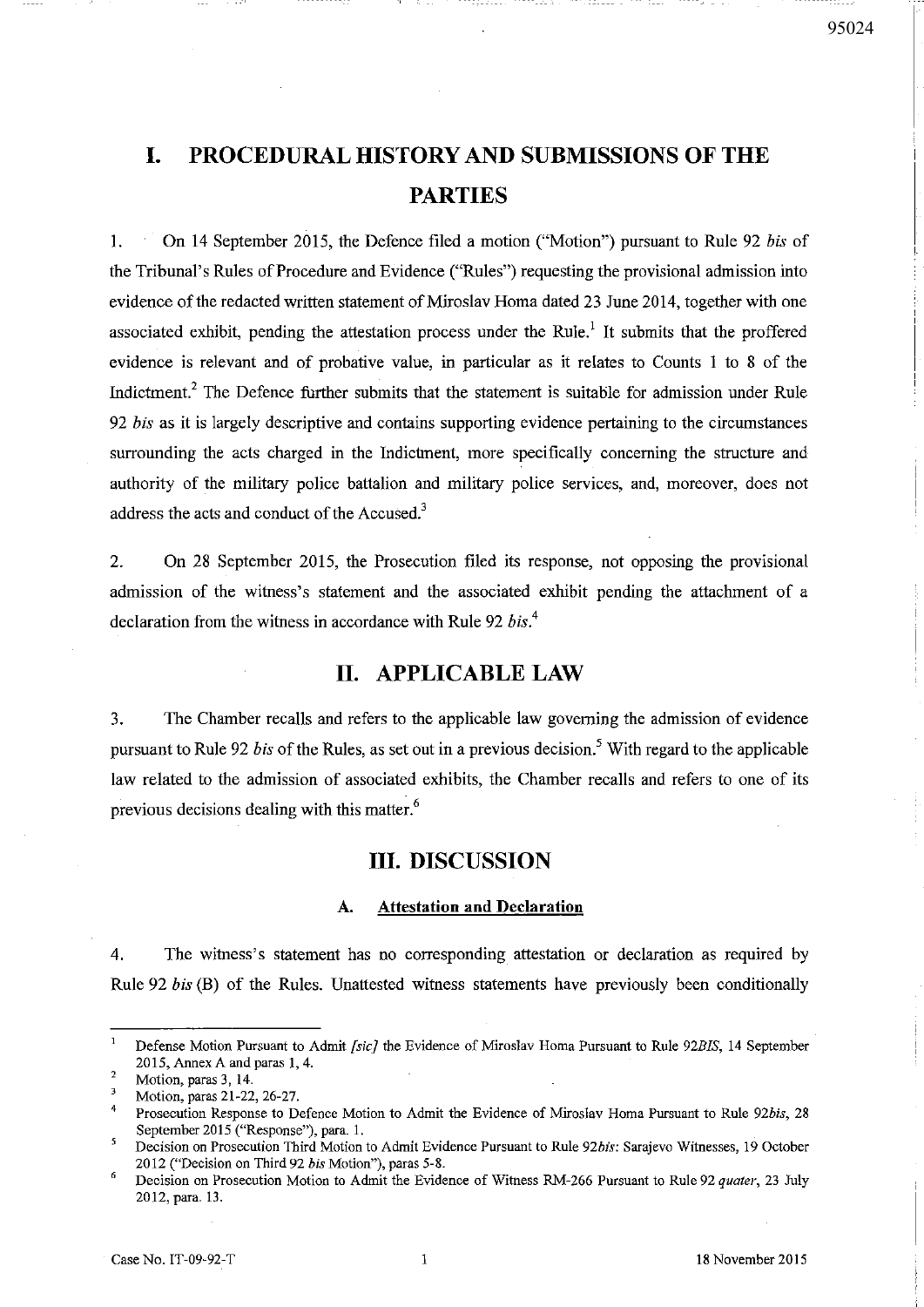admitted by this Chamber pending their formal attestation pursuant to Rule 92 *his* (B) of the Rules. <sup>7</sup> In line with this practice, provided that all other admissibility requirements are met, the Chamber will conditionally admit the unattested statement pending the filing of the required attestation and declaration.

#### B. Admissibility Pursuant to Rule 89 (C) of the Rules

5. The witness's statement relates to Counts I to 8 of the Indictment, in particular the military and political situation in Banja Luka during the relevant period. Specifically, it touches upon the military background, structure and chain of command of the Yugoslav People's Army's Military Police Battalion, the activities of the Military Police Services Platoon, and the work of the Military Police, including its relationship with the Military Court and the Office of the Military Prosecutor in Banja Luka. Furthermore, the Chamber notes that the statement was signed by the witness and the witness acknowledged its truthfulness. Based on the foregoing, the Chamber concludes that the witness's statement is relevant and probative for the purposes of admission into evidence pursuant to Rule 89 (C) of the Rules.

#### C. Admissibility Pursuant to Rule 92 *his* of the Rules

6. The Chamber, having reviewed the witness's statement, does not find, and the Prosecution does not argue, that it relates to the acts and conduct of the Accused.

7. With regard to factors weighing in favour of admitting evidence in the form of a written statement, the Chamber especially considers that the witness's statement provides a historical, political, and military background to the conflict. The Chamber fmds this factor to weigh in favour of admission in accordance with Rule 92 *his* (A) (i) of the Rules. Furthermore, the Chamber fmds that there are no factors under Rule 92 *his* (A) (ii) weighing against admitting the evidence in written form. In light of the above, and noting that the Prosecution does not object to its admission, the Chamber finds that the statement is admissible pursuant to Rule 92 *his* ofthe Rules.

#### D. Associated Exhibit

8. In relation to the one associate exhibit, the document bearing Rule 65 ter number 1D02795, which is purportedly linked to paragraph 41 of the statement, the Chamber considers that the statement is perfectly comprehensible without it. The Chamber therefore finds that the document does not form an inseparable and indispensable part of the witness's statement and that the statement will not become incomprehensible or of lesser probative value should this document not

Case No. IT-09-92-T 2 18 November 2015

Decision on Third 92 *his* Motion, para. 27 and references cited therein.